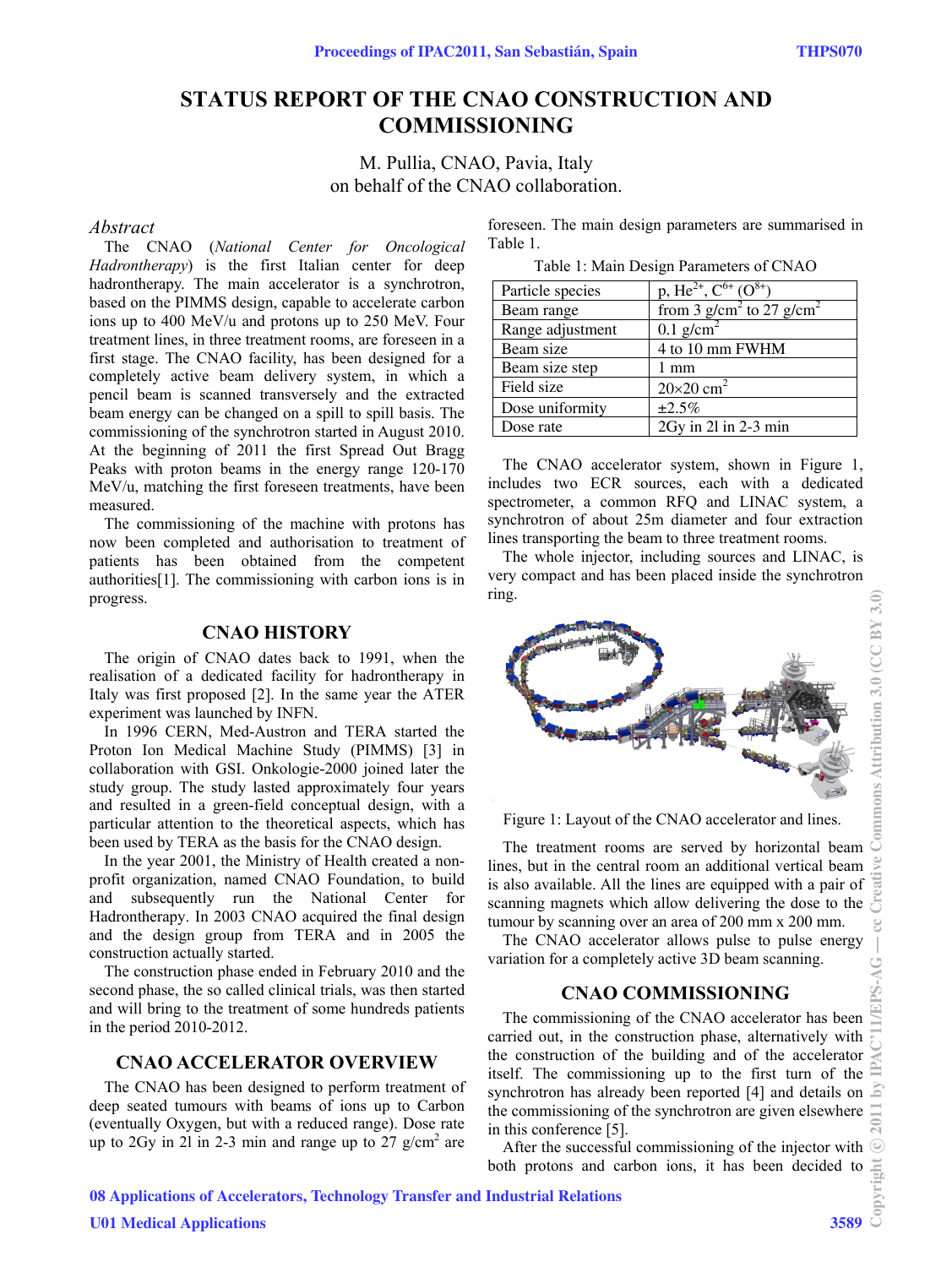concentrate all the effort on the commissioning with protons. The aim was to put all the systems into operation to start treatments with protons as soon as possible, according to the authorisation programme approved by the Italian Health Authorities.

Table 2 summarizes the main milestones of the CNAO commissioning.

| Jan 2009         | LEBT with $H_3^+$ and $C^{4+}$ beams          |
|------------------|-----------------------------------------------|
| Mar 2009         | RFQ with $H_3^+$ and $C^{4+}$ beams           |
| Sep 2009         | LINAC with $H_3^{\dagger}$ and $C^{4+}$ beams |
| Dec 2009         | First turn in synchrotron                     |
| Jan-Jul 2010     | Completion of installation                    |
| $Aug - Dec 2010$ | Synchrotron with proton beams                 |
| Jan - May 2011   | Proton beam characterization in               |
|                  | treatment rooms                               |
| $Jun - Jul 2011$ | Radiological cells irradiation                |
| Aug 2011         | Synchrotron and HEBT with                     |
|                  | Carbon ions                                   |

### *Slow Extraction*

Slow extraction is the most critical part in the beam production. The beam in the treatment room must be as constant as possible both in time and in transverse characteristics. Slow extraction at CNAO is performed with the so called "amplitude-momentum selection" scheme. With this method, a beam large in momentum with respect to the stop-band is pushed, in tune, against the resonance with a betatron core.

To help reducing the ripple on the extracted beam, additional countermeasures have been foreseen, that is the use of the empty bucket technique [6] and of an air core quadrupole [7]. Without any countermeasure, the spill is strongly modulated (maximum/average beam intensity  $=$ 55) especially because of the large 100 Hz ripple of the dipole field. The efficacy of the ripple control techniques is summarised in Table 3 and in Figure 2.



Figure 2: Ripple compensation (10 kHz measurements). On the left, without compensation (above) and with empty bucket (below). On the right, without air core quad (above) and with (below).

Table 3: Ripple Control Efficacy

|                                     | $I_{\rm max}/I_{\rm ave}$ |
|-------------------------------------|---------------------------|
| No empty bucket, no air core quad   | 55                        |
| With empty bucket channelling       |                           |
| With empty bucket and air core quad |                           |

The beam extracted from the synchrotron has an asymmetric distribution because of the extraction process.

In the vertical phase space, the beam has approximately the same distribution as the circulating beam; in the horizontal phase space, on the contrary, the beam is distributed along the extraction separatrix and has a trapezoidal profile (consistent with the "bar of charge" distribution), as shown in Figure 3.



Figure 3: The slowly extracted beam at the beginning of the CNAO extraction line.

As mentioned in the previous section, the beam size and position stabilities are important for the quality of treatment. As an example, Figure 4 shows the beam position measured at the end of the extraction line for different energies. The results obtained at CNAO are summarised in Table 4.

Table 4: Beam repeatability at CNAO

| Beam position repeatability (same energy) | $0.2 \text{ mm}$ |
|-------------------------------------------|------------------|
| Beam position precision (at different     | $0.5$ mm         |
| energies)                                 |                  |
| Beam size repeatability (same energy)     | $0.5$ mm         |



Figure 4: Beam position vs range measured in the last two monitors in the HEBT.

During the irradiation of a iso-energy slice of a tumour, the beam is generally extracted continuously, without interruptions. Nevertheless, at the end of a slice or even during a slice in case of a large displacement between two consecutive voxels, it is necessary to be able to stop the beam quickly. This task is accomplished in the extraction line with four fast magnets powered in series according to a  $(+1, -1, -1, +1)$  scheme, called "HEBT Chopper", illustrated in Figure 5. Two monitors just before the beam